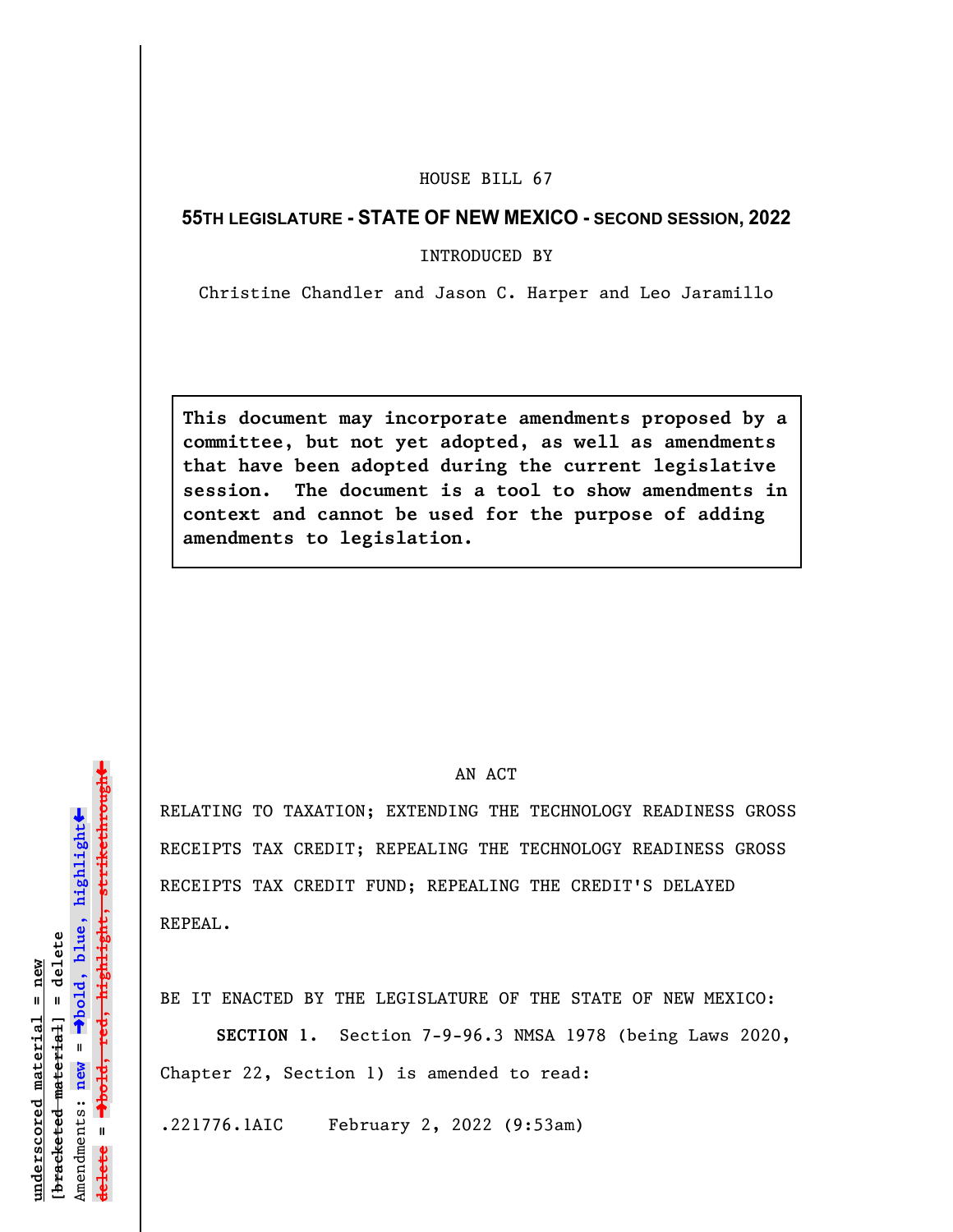"7-9-96.3. TECHNOLOGY READINESS GROSS RECEIPTS TAX CREDIT [TECHNOLOGY READINESS GROSS RECEIPTS TAX CREDIT FUND].--

A. [For taxable periods beginning July 1, 2020 and prior to July 1, 2023] Prior to July 1, **SFC**º**2032**»**SFC SFC**º**2027**»**SFC**, a taxpayer that is a national laboratory that provides technology readiness assistance to a business that is registered to do business in New Mexico and has licensed a technology from the national laboratory or is a participant in a cooperative research and development agreement with the national laboratory may claim a tax credit against the taxpayer's gross receipts tax liability imposed pursuant to the Gross Receipts and Compensating Tax Act, excluding any local option gross receipts tax liability. The tax credit provided by this section may be referred to as the "technology readiness gross receipts tax credit".

B. The purpose of the technology readiness gross receipts tax credit is to help businesses in New Mexico achieve technology maturation of the businesses' technologies developed at New Mexico national laboratories and increase economic development in the state.

[C. The "technology readiness gross receipts tax credit fund" is created in the state treasury. The department shall administer the fund, and money in the fund shall be used to offset technology readiness gross receipts tax credits; provided that money in the fund is subject to appropriation by

.221776.1AIC February 2, 2022 (9:53am)

 $- 2 -$ 

 $\ddag$ º**bold, red, highlight, strikethrough**  $\ddot{\bullet}$ º**bold, blue, highlight**  $b$ racketed material] = delete **[bracketed material] = delete** inderscored material = new **underscored material = new** Amendments: **new** =  $\mathbf{I}$ Amendments: new **delete =**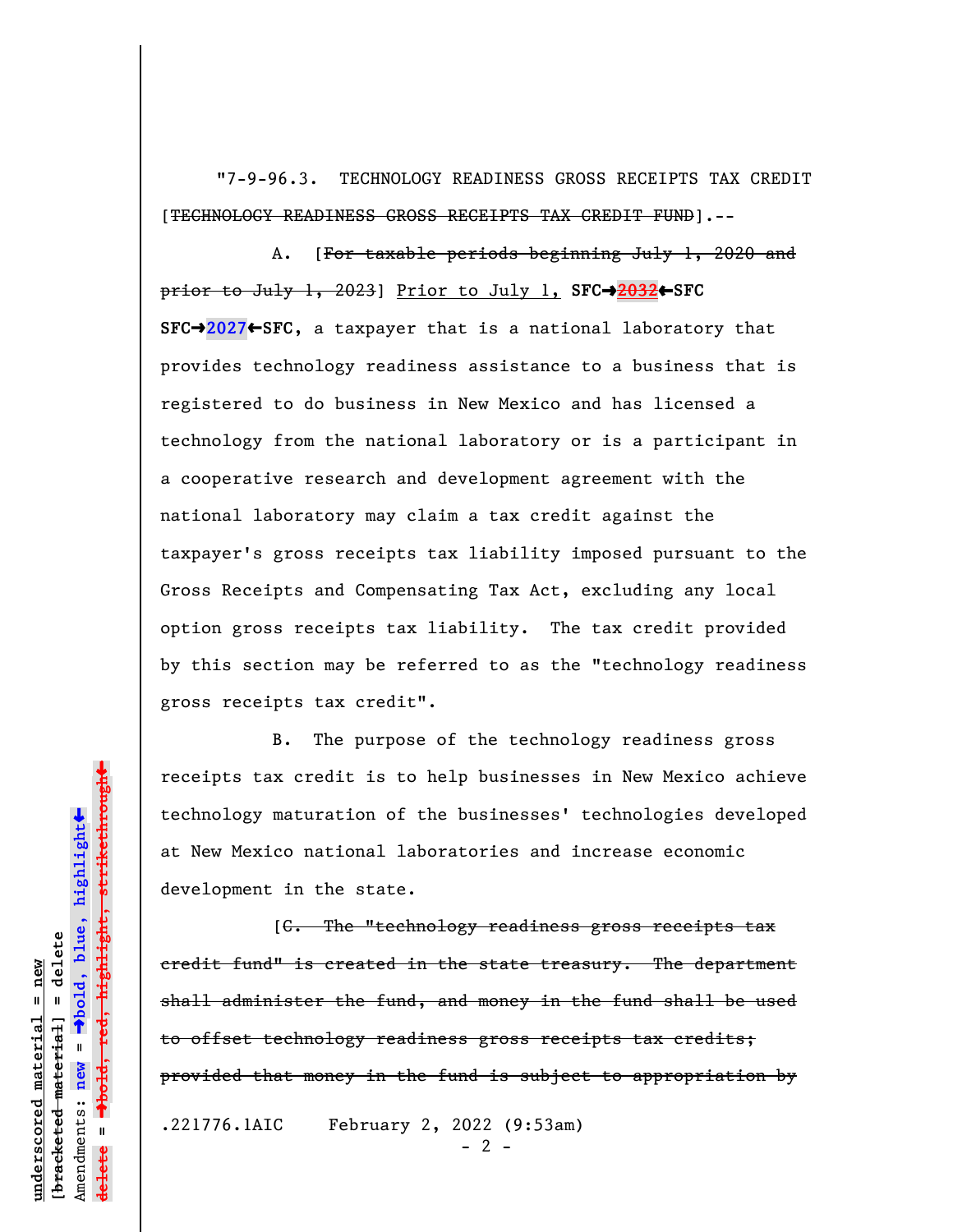the legislature for any purpose. Technology readiness gross receipts tax credits shall not be credited against any other fund. If the department approves a technology readiness gross receipts tax credit, the amount of the credit shall be transferred from the fund to the general fund. Disbursements from the fund shall be made upon warrants drawn by the secretary of finance and administration pursuant to vouchers signed by the secretary of taxation and revenue. Money in the fund shall revert to the general fund at the end of fiscal year 2024.

D. Subject to the availability of funds in the technology readiness gross receipts tax credit fund]

C. The amount of a technology readiness gross receipts tax credit shall equal the amount of qualified expenditures incurred by a national laboratory to provide technology readiness assistance to a business, not to exceed one hundred fifty thousand dollars (\$150,000) in a fiscal year per business; provided that the annual aggregate amount of credits allowed per national laboratory per fiscal year shall be limited [as follows:

(1) beginning July 1, 2020 and prior to July 1, 2021, five hundred thousand dollars (\$500,000);

(2) beginning July 1, 2021 and prior to July 1, 2022, seven hundred fifty thousand dollars (\$750,000); and (3) beginning July 1, 2022 and prior to July

.221776.1AIC February 2, 2022 (9:53am)

- 3 -

highlight, strikethrough º**bold, red, highlight, strikethrough**  $\ddot{\bullet}$ º**bold, blue, highlight**  $b$ racketed material] = delete **[bracketed material] = delete**  $anderscored material = new$ **underscored material = new** Amendments: **new** =  $\mathbf{I}$ Amendments: new **delete =**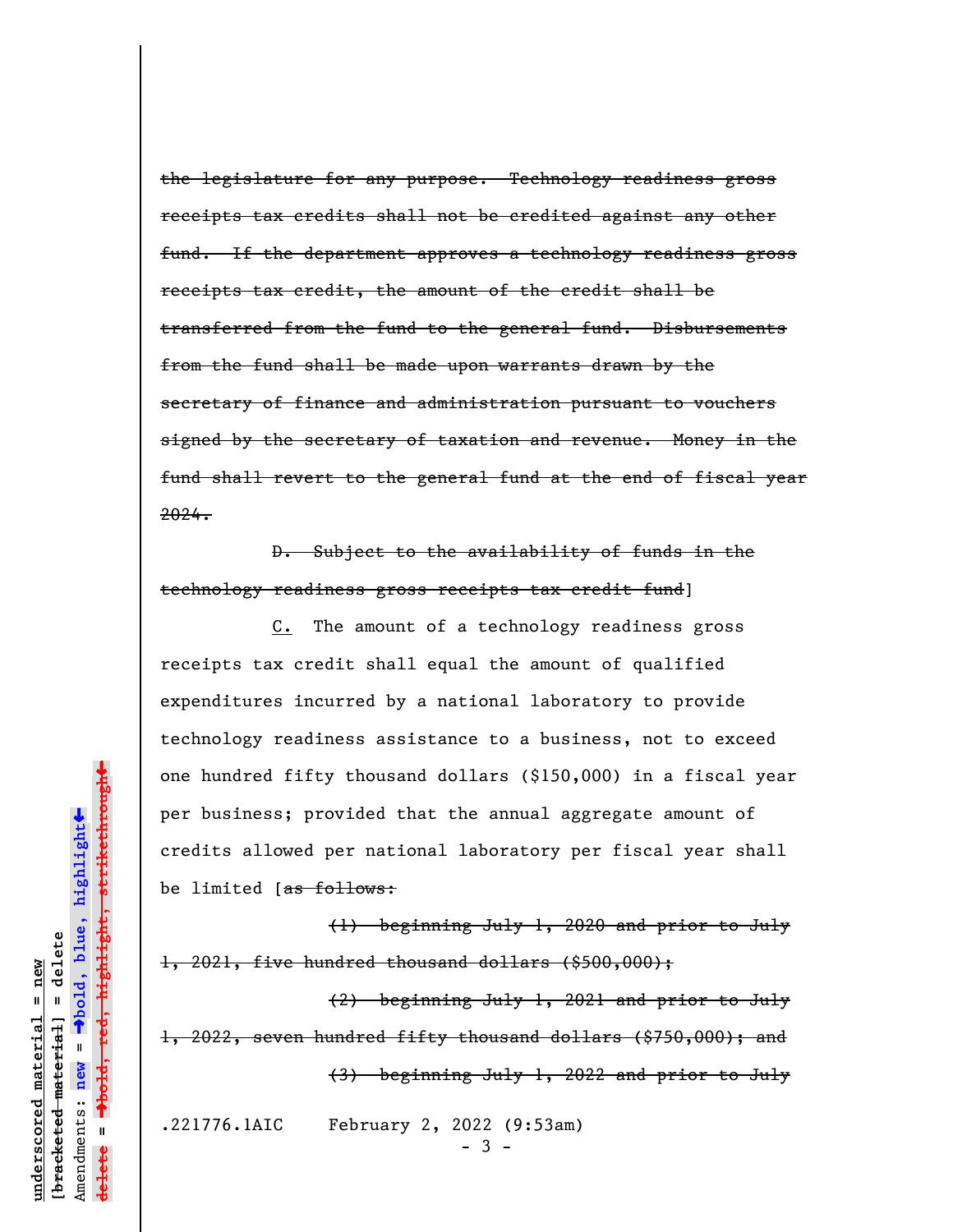1, 2023] to one million dollars (\$1,000,000).

 $[E-]$  D. A taxpayer may claim a technology readiness gross receipts tax credit for the taxable period in which the taxpayer provides technology assistance pursuant to this section. That portion of a technology readiness gross receipts tax credit that exceeds a taxpayer's tax liability in the taxable period in which the credit is claimed may be carried forward to succeeding taxable periods.

 $[F-] E.$  To receive a technology readiness gross receipts tax credit, a taxpayer shall apply to the department on forms and in the manner required by the department. The application shall include the following:

(1) certification from each business that received technology readiness assistance that:

(a) the assistance was made in good faith to help the business demonstrate the feasibility of realworld application of the business's technology; and

(b) the assistance was not otherwise available to the business at a reasonable cost through private industry;

(2) evidence that the business that received the technology readiness assistance is registered to do business in New Mexico; and

(3) evidence that the business's technology is a licensed technology from the national laboratory or the

.221776.1AIC February 2, 2022 (9:53am)

- 4 -

 $\ddag$ º**bold, red, highlight, strikethrough**  $\ddot{\bullet}$ º**bold, blue, highlight** bracketed material] = delete **[bracketed material] = delete** inderscored material = new **underscored material = new** Amendments: **new** =  $\mathbf{I}$ Amendments: new **delete =**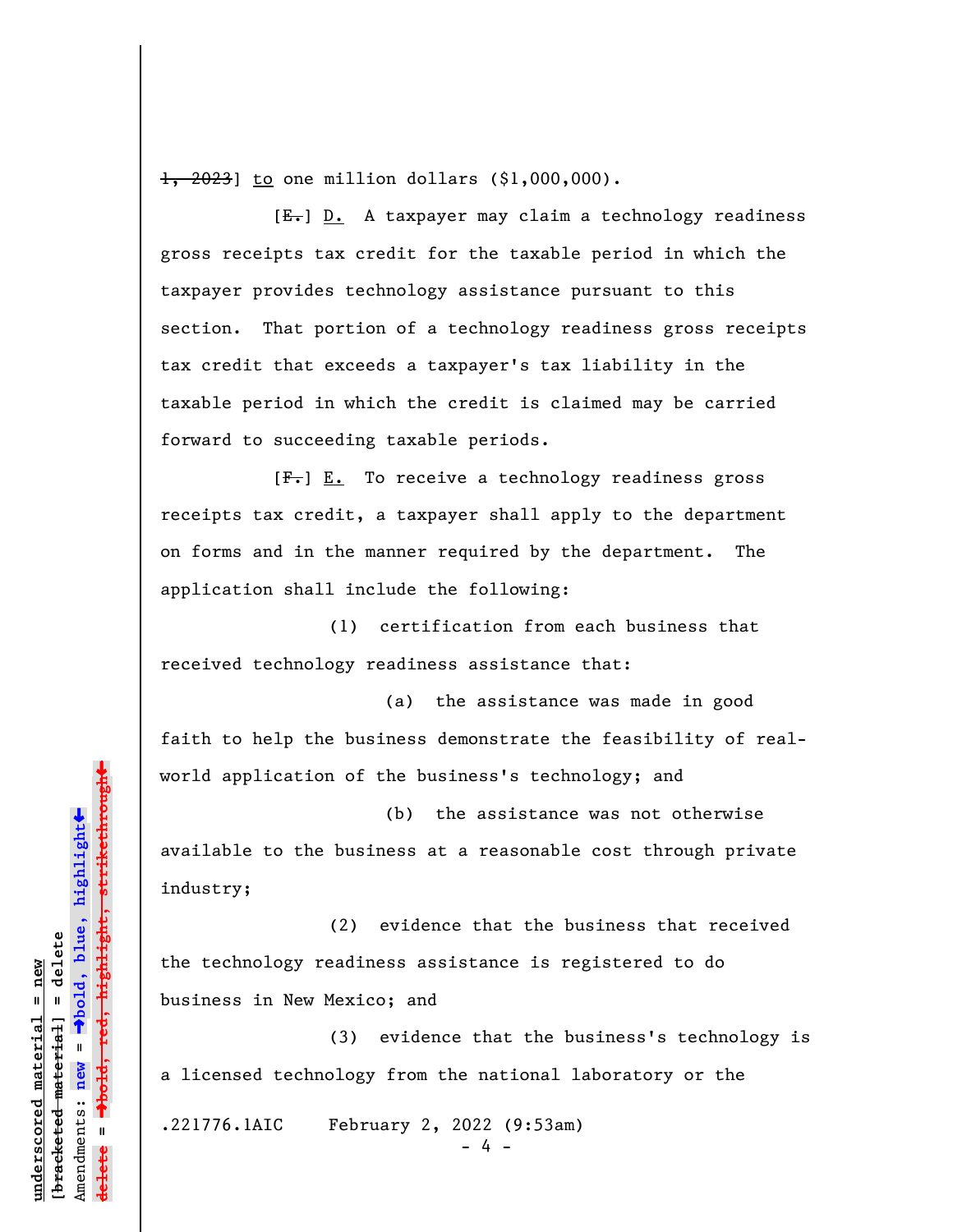business is a participant in a cooperative research and development agreement with the national laboratory.

 $[G<sub>r</sub>]$   $\underline{F.}$  In addition to the requirements in Subsection  $[F] \underline{E}$  of this section, a national laboratory shall:

(1) create forms for technology readiness assistance requests and completion of technology maturation;

(2) establish a technology readiness assistance program that will assist businesses to reach technology maturation;

(3) consult with the secretary of economic development to seek advice on improvements in the operation of the technology readiness assistance program; and

(4) establish a methodology to use state educational institutions that have demonstrated the capability to provide technology readiness assistance.

[H.] G. A taxpayer shall not claim both a technology readiness gross receipts tax credit and a credit pursuant to the Laboratory Partnership with Small Business Tax Credit Act for assistance provided to the same business in the same taxable period.

 $[\frac{1}{\sqrt{1}}]$  H. If more than one national laboratory provides technology readiness assistance to a business, the national laboratories shall not claim a technology readiness gross receipts tax credit until coordination is developed between the national laboratories providing the assistance that

.221776.1AIC February 2, 2022 (9:53am)

 $-5 -$ 

»highlight, strikethrough º**bold, red, highlight, strikethrough**  $\ddot{\bullet}$ º**bold, blue, highlight** bracketed material] = delete **[bracketed material] = delete** inderscored material = new **underscored material = new** Amendments: **new** =  $\mathbf{I}$ Amendments: new **delete =**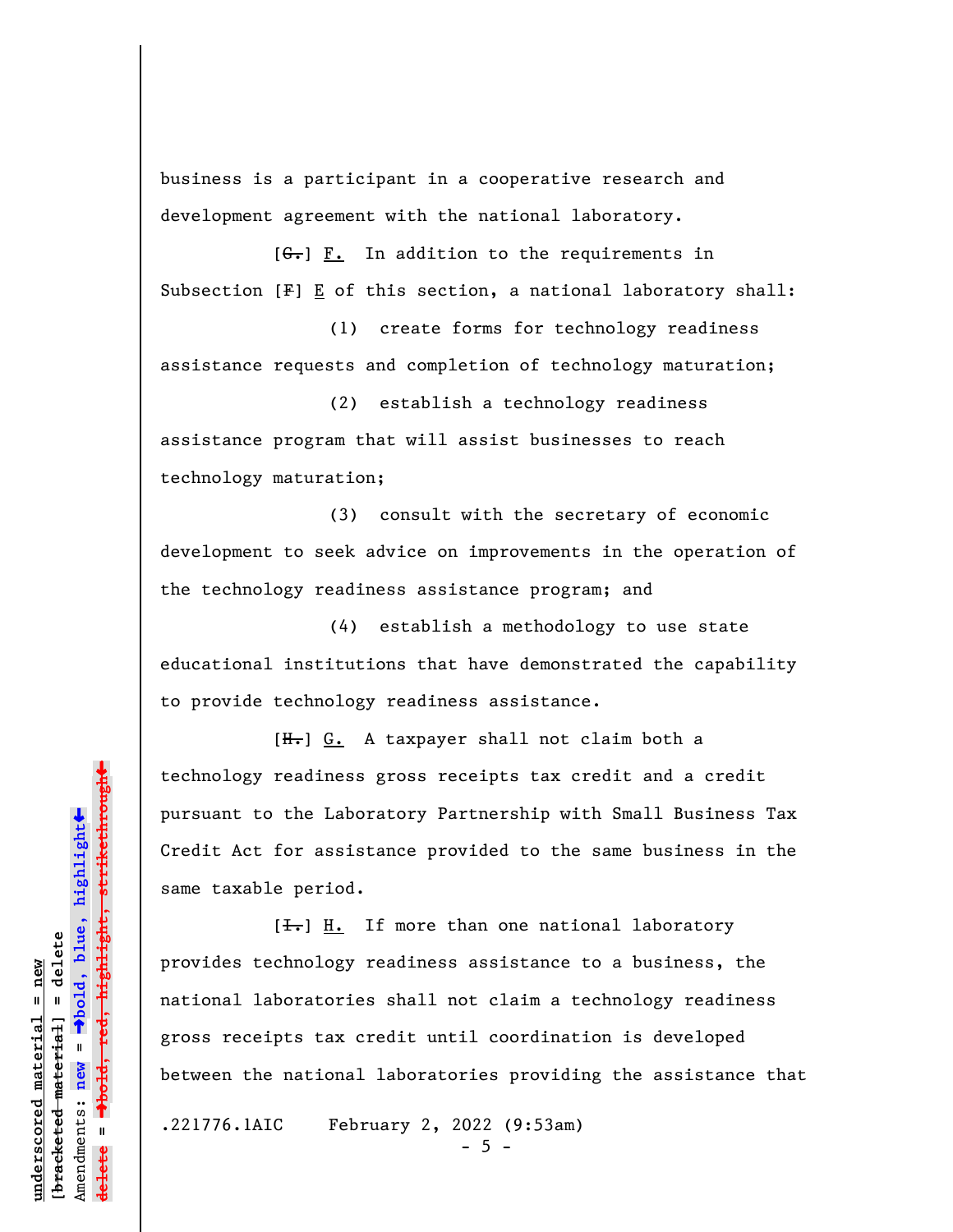generates a joint operational plan to ensure that:

(1) the assistance provided by each national laboratory suits the business's needs and challenges; and

(2) the combined claims for a technology readiness gross receipts tax credit will not exceed the limitations provided in Subsection  $[\frac{1}{2}]$   $\underline{C}$  of this section.

[<del>J.</del>] I. A national laboratory that claims a technology readiness gross receipts tax credit shall submit an annual report in writing to the department, the economic development department and an appropriate legislative interim committee. If more than one national laboratory claims a technology readiness gross receipts tax credit, those laboratories shall jointly submit an annual report. The annual report shall summarize activities related to and the results of the technology readiness assistance programs created by the national laboratories and shall include:

(1) a description of each business's technology that has received technology readiness assistance, including progress toward technology maturation and whether, and to what extent, the business is still doing business in New Mexico;

(2) results of surveys of businesses to which technology readiness assistance is provided;

(3) the total amount of the technology readiness gross receipts tax credits received in the previous

.221776.1AIC February 2, 2022 (9:53am)

- 6 -

highlight, strikethrough º**bold, red, highlight, strikethrough**  $\ddot{\bullet}$ º**bold, blue, highlight**  $b$ racketed material] = delete **[bracketed material] = delete** inderscored material = new **underscored material = new** Amendments: **new** =  $\mathbf{I}$ Amendments: new **delete =**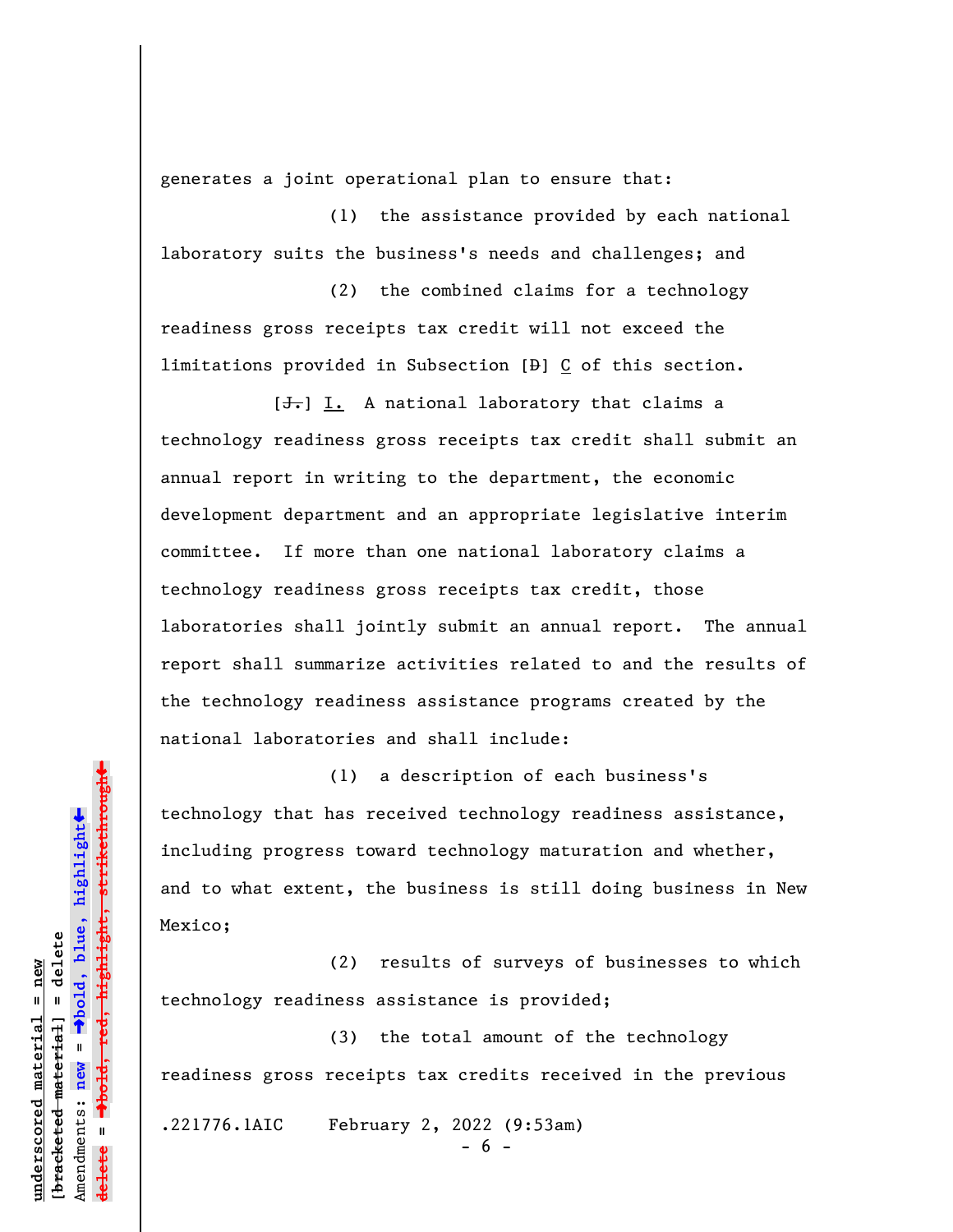fiscal year; and

(4) an economic impact study performed by an uninterested third party.

 $[K-]$  J. At any time after receipt of an annual report required pursuant to this section, the department or the economic development department may provide written instructions to a national laboratory identifying future improvements in the national laboratory's technology readiness assistance program for which it receives a technology readiness gross receipts tax credit.

 $[\frac{L}{n}]$  K. As used in this section:

(1) "cooperative research and development agreement" means any agreement between a national laboratory and a non-federal party under which the laboratory provides personnel, services, facilities, equipment, intellectual property or other resources and a non-federal party provides funds, personnel, services, facilities, equipment, intellectual property or other resources toward the conduct of specified research or development efforts that are consistent with the missions of the laboratory;

(2) "national laboratory" means a prime contractor designated as a national laboratory by act of congress that is operating a facility in New Mexico;

(3) "qualified expenditure" means an expenditure by a national laboratory in providing technology

.221776.1AIC February 2, 2022 (9:53am)

- 7 -

»highlight, strikethrough º**bold, red, highlight, strikethrough**  $\ddot{\bullet}$ º**bold, blue, highlight** bracketed material] = delete **[bracketed material] = delete** inderscored material = new **underscored material = new** Amendments: **new** =  $\mathbf{u}$ Amendments: new **delete =**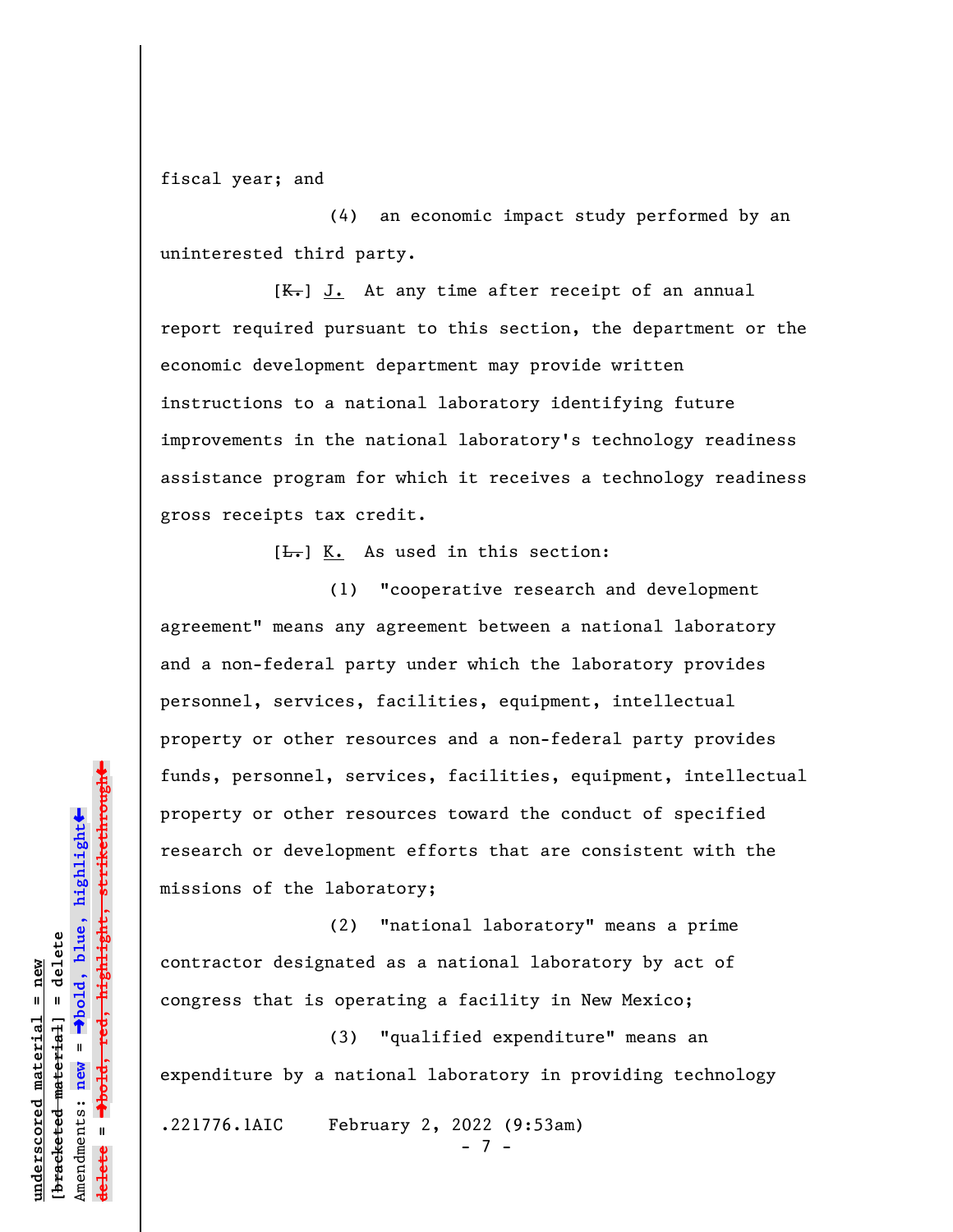readiness assistance and is limited to the following:

(a) employee salaries, wages, benefits and employer payroll taxes;

(b) administrative costs related directly to the provision of technology readiness assistance; (c) in-state travel expenses, including per diem and mileage at the internal revenue service standard

(d) supplies and services of contractors that are related to the provision of technology readiness assistance;

(4) "state educational institution" means a state educational institution named in Article 12, Section 11 of the constitution of New Mexico;

(5) "technology maturation" means technology that has been developed to a stage that results in a prototype or demonstration of the feasibility of real-world application of the technology; and

(6) "technology readiness assistance" means assistance provided to a business by a national laboratory with the intent to help the business's technology achieve technology maturation."

**HTRC**º**SECTION 2. TEMPORARY PROVISION--TRANSFER OF FUNDS.- -Money in the technology readiness gross receipts tax credit** fund shall be transferred to the general fund. **+HTRC** 

.221776.1AIC February 2, 2022 (9:53am)

rate; and